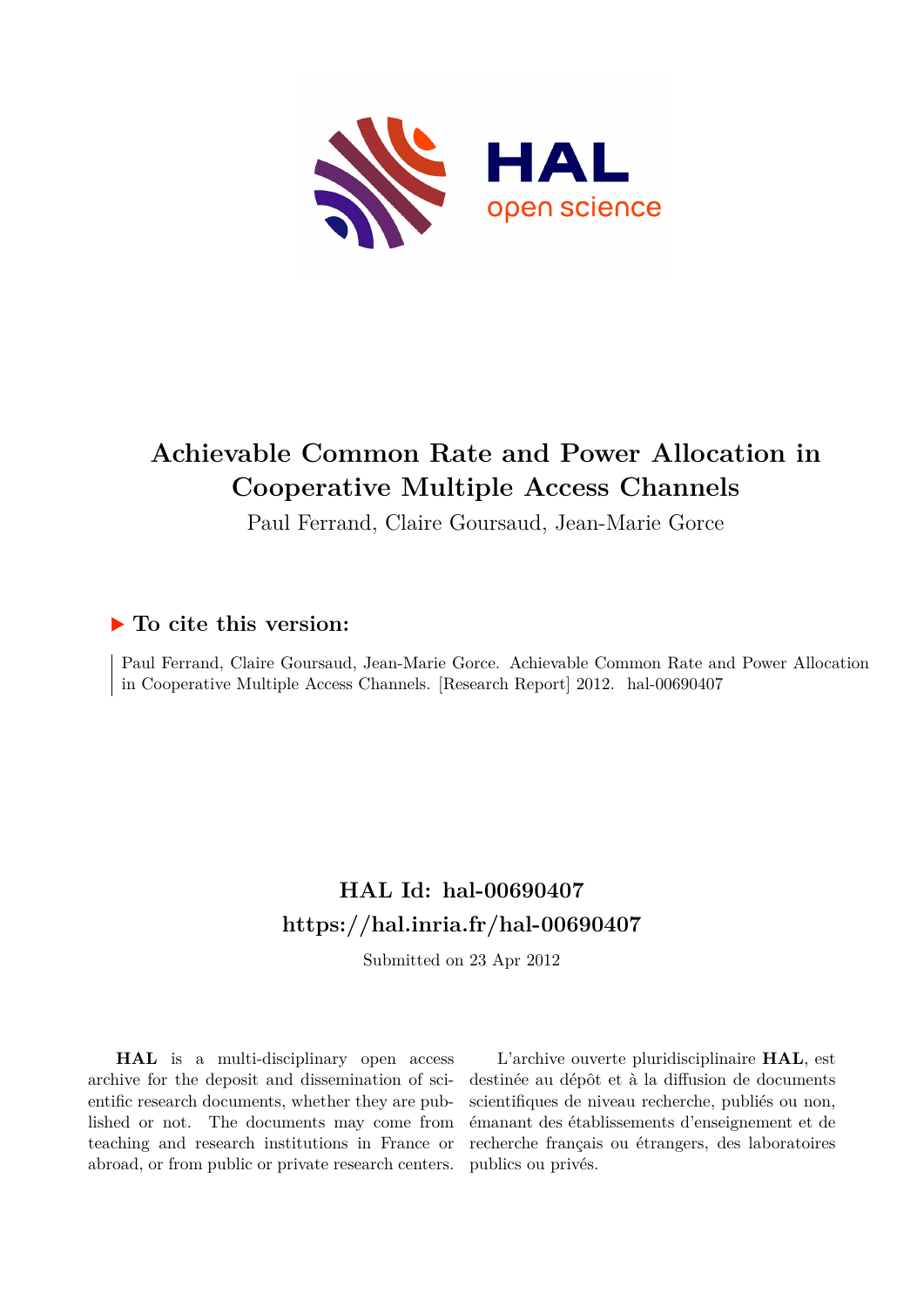# Achievable Common Rate and Power Allocation in Cooperative Multiple Access Channels

Paul Ferrand, Claire Goursaud and Jean-Marie Gorce Université de Lyon, INRIA INSA-Lyon, CITI, F-69621, France Tel : +334-72437322 E-mail: name.surname@insa-lyon.fr

#### Abstract

In this paper, we aim at obtaining usable bounds on the performance of the cooperative multiple access channel (CMAC) under a Gaussian model. We first show that the problem can be transformed into a convex optimization problem which makes it easily solvable using numerical tools. We propose, as a line of study, to consider the maximal achievable common rate by every node in the network. We then proceed to express closed-form bounds on the capacity region of the CMAC in that common rate scenario. We study simple cooperation schemes based on existing results in relay channels and compare them to other medium sharing approaches. In the end, we show that using the relaychannel based protocols can be efficient for some parameters, but gets less interesting in the Gaussian case if the source-destination links are good enough.

#### I. INTRODUCTION

For more than two decades, the growth of mobile communications led to a renewed interest on the capacity of wireless channels and networks. While the basis of the studies are still the same when compared to classical communication theory, general results have to take into account the strong constraint that nodes can not send and receive information at the same time. Kramer [1] and Khojastepour *et al.* [2] provide straightforward ways to extend the classical capacity theorems to multi-states channels, a general model encompassing half-duplex networks.

Among half-duplex networks, we focus our study in this paper onto 3-nodes networks. The most classical of such models is the relay channel, where a node transmits information to a destination with the help of the other node. In [3], the upper bound on the capacity of the channel is given, along with the now classical decode-and-forward and compress-and-forward lower bounds. Optimizing the capacity of the relay channel under a total power constraint has been the topic of [4], where the authors developed an algorithm akin to waterfilling for the power allocation, for both the half and full duplex relay channel. In [5], the capacity of the coherent full-duplex relay channel is given under different CSI and power allocation schemes. In [6], the authors proposed an adaptative partial decode-and-forward lower bound, and gave results for the optimal power allocation based on fixed-point algorithms.

1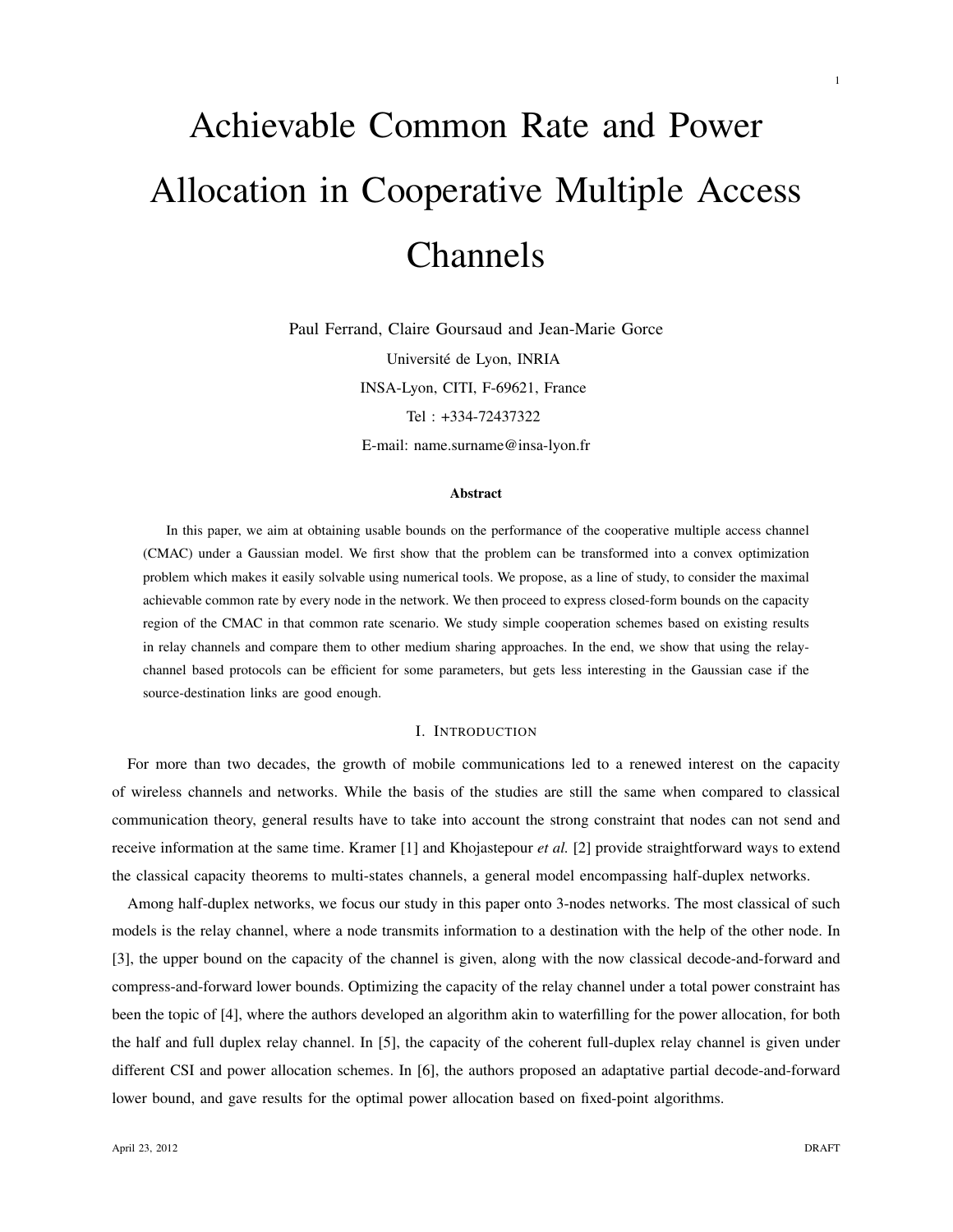

Fig. 1. The half-duplex cooperative multiple access channel. The channel is at each time in one of the 3 phases presented here.

Another scheme to consider for the 3-nodes network is the multiple access scheme, where two nodes act as information sources. The capacity of the multiple access channel (MAC) is known in the general case, and can be found in [7]. However, the capacity of the cooperative MAC, where both nodes may help each other in transmitting information to the destination, is still an open problem. This model has been studied by Laneman in his thesis [8], where he gave both an upper-bound and a decode and forward lower-bound on the capacity of the full-duplex CMAC. Sendonaris *et al.* studied this channel extensively in [9], and designed a realistic and usable decode-and-forward scheme, along with its implementation. Their study used full-duplex results but in CDMA orthogonal sub-channels. More recently, Mesbah and Davidson gave an optimal power allocation for the same protocol Sendonaris *et al.* described [10]. They also showed that a more general half-duplex version was able to be solved as a quasiconvex problem, using bisection methods.

In this paper, we show that the upper bound on the capacity of the cooperative MAC may in fact be transformed into a completely convex problem through some variable changes. We also introduce a common rate performance metric, which is the highest common rate both nodes may attain simultaneously. Considering this common rate, we give a lower bound and a loose upper bound in closed form. We then propose a simple protocol based on the superposition of two relay channels as another achievable lower bound. This cooperation scheme allows us to use results on the capacity of relay channels. We show that using a simple time-sharing between the superposed relay channels performs as well as the optimal solution of the full time and energy sharing problem.

#### II. MODEL DESCRIPTION

#### *A. Network and channel model*

Our base model is a half-duplex cooperative multiple access channel (HD-CMAC), composed of two source nodes and a destination node. Each source aims at transmitting its own message, possibly helping the other along the way. The half-duplex constraint implies that the nodes may not send and receive at the same time. We write  $X_i$ and  $Y_i$  the signal sent and received by the node  $i \in \{1,2\}$ , while the message received by the destination is  $Y_D$ .

From [2] we can write the upper bound on the capacity of this channel as the capacity of every cut in the network across all the possible states and their associated time-share in the schedule. We consider that the network spends a fraction  $t_j$  of its global time in one of the corresponding phase j represented on Fig.1, with  $j \in \{1, \ldots, 3\}$ .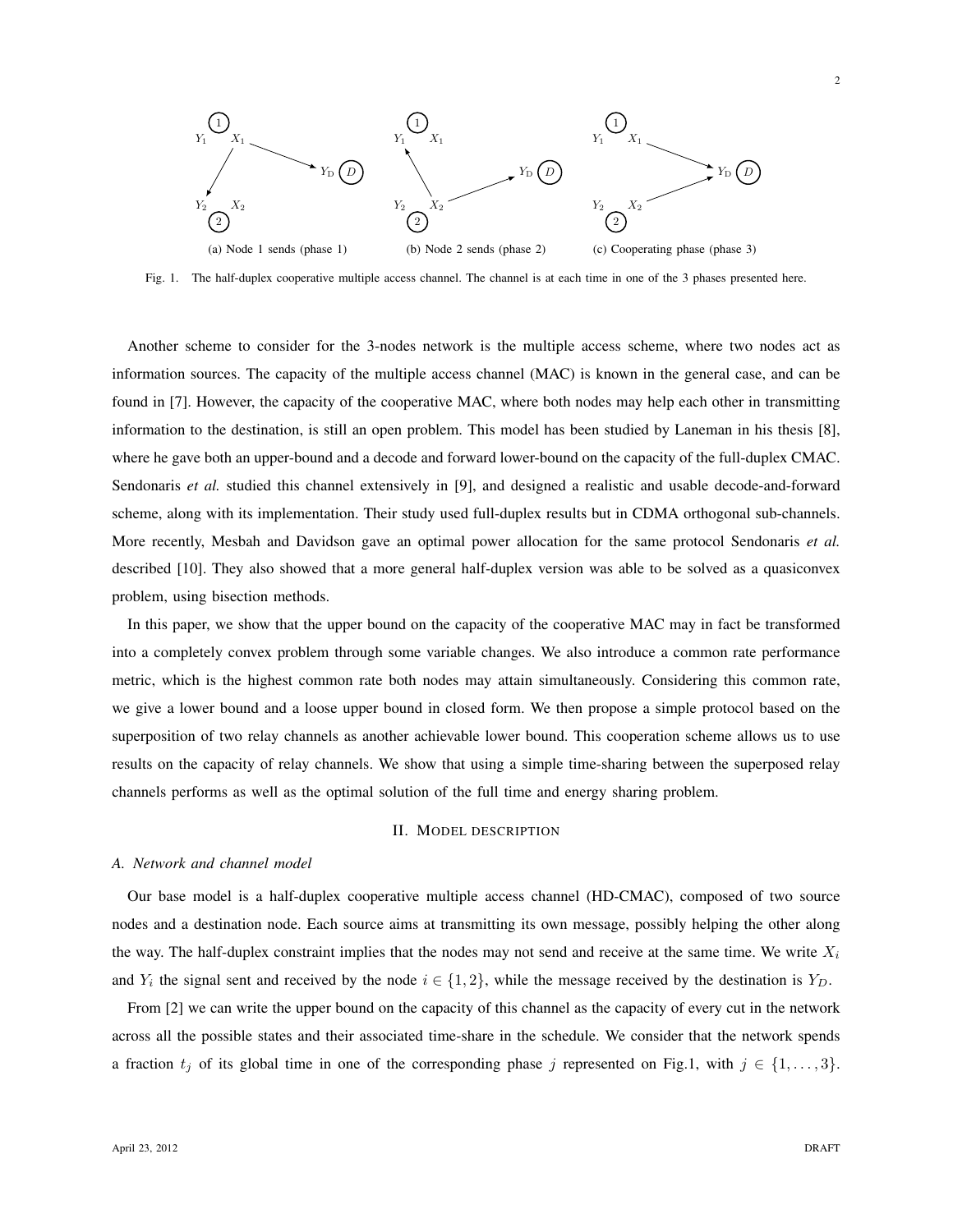$$
R_1 \leq t_1 \log \left( 1 + (|h_{1,2}|^2 + |h_{1,D}|^2) P_1^{(1)} \right) + t_3 \log \left( 1 + |h_{1,D}|^2 (1 - \rho^2) P_1^{(3)} \right) \tag{1a}
$$

$$
R_2 \leq t_2 \log \left( 1 + (|h_{2,1}|^2 + |h_{2,D}|^2) P_2^{(2)} \right) + t_3 \log \left( 1 + |h_{2,D}|^2 (1 - \rho^2) P_2^{(3)} \right) \tag{1b}
$$

$$
R_1 + R_2 \leq t_1 \log \left( 1 + |h_{1,D}|^2 P_1^{(1)} \right) + t_2 \log \left( 1 + |h_{2,D}|^2 P_1^{(1)} \right)
$$
  
+ 
$$
t_3 \log \left( 1 + |h_{1,D}|^2 P_1^{(3)} + |h_{2,D}|^2 P_2^{(3)} + 2\rho |h_{1,D}| |h_{2,D}| \sqrt{P_1^{(3)} P_2^{(3)}} \right)
$$
(1c)

Considering the transmission rates of sources 1 and 2 as  $R_1$  and  $R_2$  respectively, we write:

$$
R_1 \leq t_1 I(X_1; Y_2, Y_D) + t_3 I(X_1; Y_D | X_2) \tag{2a}
$$

$$
R_2 \leq t_2 I(X_2; Y_1, Y_D) + t_3 I(X_2; Y_D | X_1) \tag{2b}
$$

$$
R_1 + R_2 \leq t_1 I(X_1; Y_D) + t_2 I(X_2; Y_D) \tag{2c}
$$

$$
+ t_3 I(X_1,X_2;Y_D)
$$

We focus on this paper on an analysis of the Gaussian channel. We can thereby derive the outer bound in a classical manner, as can be seen in [2], [7]. We consider that nodes are subjected to some power allocation, where for each phase j each node i uses  $P_i^{(j)}$  power for transmitting its signal. Furthermore, the channel coefficient  $h_{i,k}$  between nodes i and k is stable and symmetrical. Each node is subject to a Gaussian white noise of density  $N_0$  at its receiver. We can thus use the normalized power – w.r.t. the noise density –  $P_i^{(j)} = \mathbf{P}_i^{(j)}/N_0$  as the power value in any equation. The signals from the source nodes to the destination have a potential correlation factor  $\rho$ . This correlation stems from their cooperation, and requires a coherent transmission between both sources on top of a joint codebook design for the cooperative phase. We consider natural logarithms and our capacity results are thus in nats/s.

The upper bound on the capacity of this channel can be written as the convex closure of all  $(R_1, R_2)$  verifying (1). The region changes for different values of the time-sharing vector  $\mathbf{t} = (t_1, t_2, t_3)$  and the power-sharing vector  $\mathbf{P} = (P_1^{(1)}, P_2^{(2)}, P_1^{(3)}, P_2^{(3)})$ , which are the values to be optimized. In order to simplify the expression, we decide to normalize the power further by the value of the channel coefficient of the inter-source link  $h_{1,2}$ , e.g. changing  $P_i^{(j)}$  into  $\bar{P}_i^{(j)} = |h_{1,2}|^2 P_i^{(j)}$ . This leads us not to consider the 1-D link and 2-D link channel coefficients directly, but rather their relative quality w.r.t. to the inter-source link. We will write  $l_1 = h_{1,D}^2/h_{1,2}^2$  and  $l_2 = h_{2,D}^2/h_{1,2}^2$  in the remainder of the paper.

#### *B. Common rate*

Usually, there are tradeoffs to be made between the rates of different nodes in a multi-terminal network. As such, unlike the single link case, there are no unilateraly *best achievable region* in a multi-source channel model. We consider applications in small-scale networks where source nodes have constraints on their effective rates.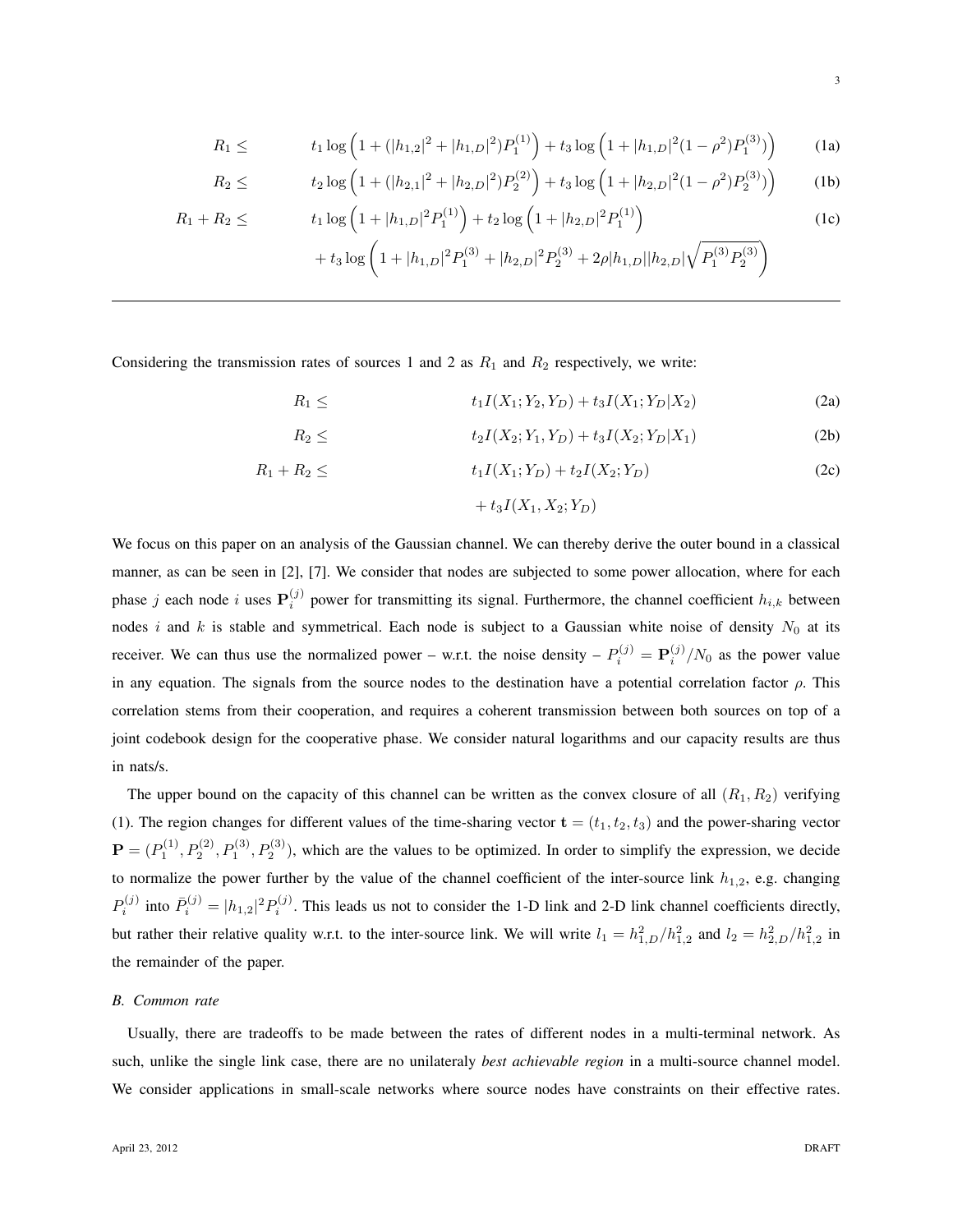$$
f_1(\mathbf{t}, \alpha, \mathbf{u}) = t_1 \log \left( 1 + (1 + l_1) \frac{\alpha_1}{t_1} E_{\text{tot}} \right) + t_3 \log \left( 1 + l_1 \frac{u_1}{t_3} E_{\text{tot}} \right)
$$
(3a)

$$
f_2(\mathbf{t}, \alpha, \mathbf{u}) = t_2 \log \left( 1 + (1 + l_2) \frac{\alpha_2}{t_2} E_{\text{tot}} \right) + t_3 \log \left( 1 + l_1 \frac{u_2}{t_3} E_{\text{tot}} \right)
$$
(3b)

$$
f_3(\mathbf{t}, \alpha, \mathbf{u}) = t_1 \log \left( 1 + l_1 \frac{\alpha_1}{t_1} E_{\text{tot}} \right) + t_2 \log \left( 1 + l_2 \frac{\alpha_2}{t_2} E_{\text{tot}} \right) + t_3 \log \left( 1 + \left( l_1 \alpha_3 + l_2 \alpha_4 + 2 \sqrt{l_1 l_2 \alpha_4 u_3} \right) \frac{E_{\text{tot}}}{t_3} \right)
$$
(3c)

$$
f_4(\mathbf{t}, \alpha, \mathbf{u}) = t_1 \log \left( 1 + l_1 \frac{\alpha_1}{t_1} E_{\text{tot}} \right) + t_2 \log \left( 1 + l_2 \frac{\alpha_2}{t_2} E_{\text{tot}} \right) + t_3 \log \left( 1 + \left( l_1 \alpha_3 + l_2 \alpha_4 + 2 \sqrt{l_1 l_2 \alpha_3 u_4} \right) \frac{E_{\text{tot}}}{t_3} \right)
$$
(3d)

Equations (1) define an upper bound on the region for achievable rates for the CMAC, but what we are actually interested in is *which rate is achievable by both nodes*. Going towards this description is straightforward. The common rate semi-line  $R_1 = R_2 = R$  will intersect the convex closure of every possible rate regions obtained using (1) at a single point in realistic cases, allowing us to go from treating a region of achievable rates to a single rate variable R. This model is actually readily expanded into different relative demands on the rates of each node. For example, we may well transform the region  $\{R_1 \leq \ldots, R_2 \leq \ldots, R_1 + R_2 \leq \ldots\}$  in (1) into the region  ${R \leq \ldots, \alpha R \leq \ldots, (1+\alpha)R \leq \ldots}$  for some fixed value of  $\alpha > 0$ . We would then obtain, as a result of our optimization problems, the value of  $R$  at the intersection of the convex closure of possible rate regions with the semi-line  $R_1 = \alpha R_2$ .

#### III. POWER OPTIMIZATION IN THE CMAC

Our goal in this section is to express outer and inner bounds on the capacity region of the CMAC as solutions to optimization problems, in order to make them solvable numerically and hopefully gain insights on their behaviour. Our work will be heavily reliant on convex optimization techniques. A convex optimization problem in its general form is a minimization of a convex function  $f_0(x)$ , or equivalently the maximization of a concave function, subject to inequality constraints  $f_i(\mathbf{x}) \leq 0$  and equality constraints  $h_i(\mathbf{x}) = 0$ , further requiring the  $f_i$  to be convex functions of x and the  $h_i$  to be linear functions of x [11]. The equations from (1) do not form convex functions as such, and we thus have to proceed to transformations in order to express the problem correctly. We describe the general problem in the first subsection along with the changes we make, and we analyze it for the remainder of the section.

#### *A. The general upper bound problem*

Functions of the form  $t \log(1+x)$  are not, as such, concave functions of  $(t, x) \in \mathbb{R}^2$ , which is a requirement for our problem. We propose not to consider a power constraint in each slot, but an energy constraint in each slot, where nodes would be limited to use at most  $\bar{E}_i^{(j)}$  normalized energy over the fraction of time  $t_j$  spent in a slot. This would change the formulations of the logarithm functions in (1) to functions of the form  $t \log(1 + x/t)$ ,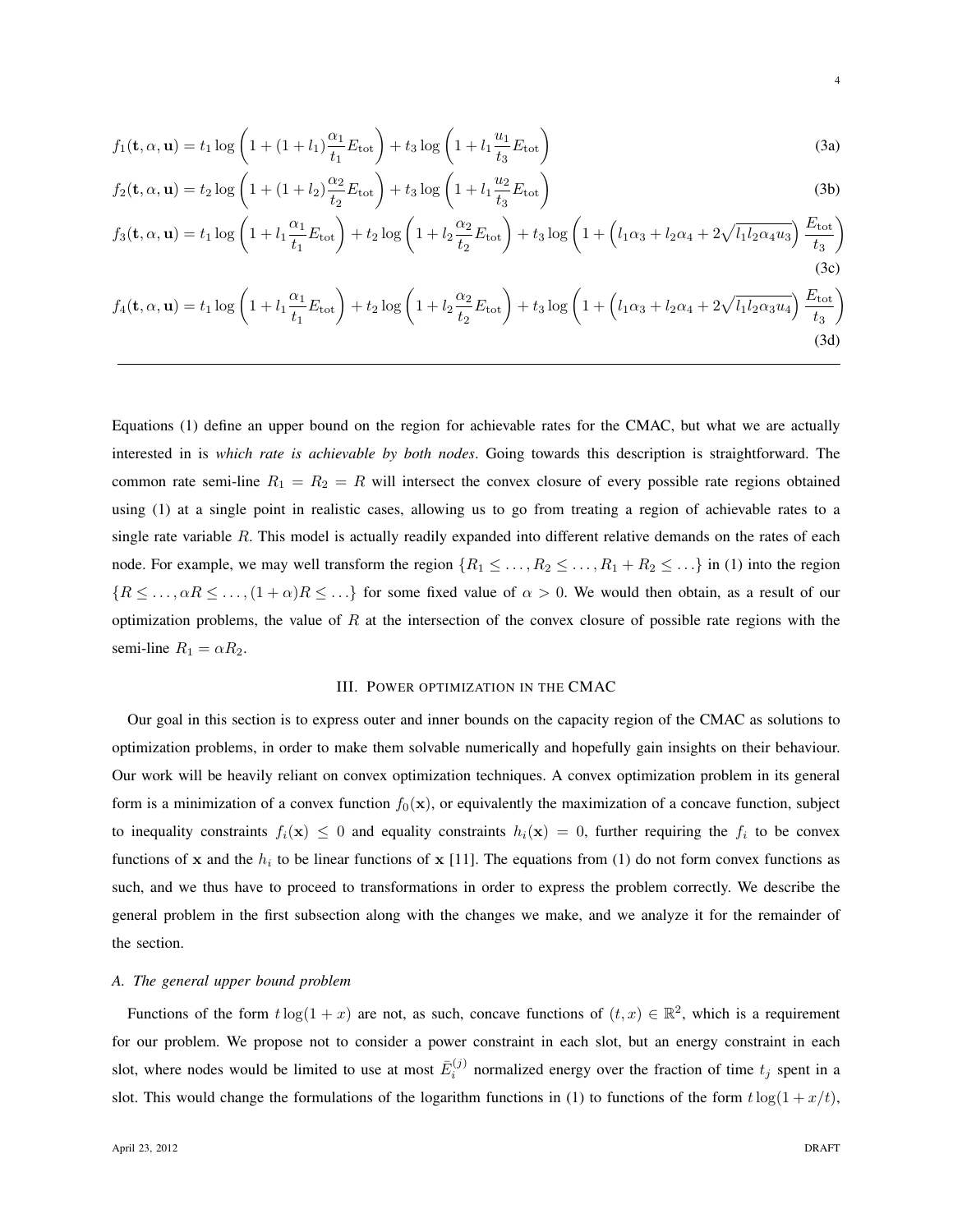which is the perspective function of the concave function  $\log(1 + x)$  over t, and are thus concave [11]. We can also verify this property directly since the Hessian matrix of  $t \log(1 + x/t)$  is negative semi-definite for all  $x \ge 0$ and  $t > 0$ . This variable change is insightful beyond the fact that it helps changing the problem into a convex one ; it is more natural to express power optimization problems over half duplex channels as total energy allocation problems, where the energy is distributed among different nodes and different slots. We choose to work with an energy-sharing vector represented by  $\alpha$  such that  $\alpha^T E_{\text{tot}} = (\bar{E}_1^{(1)}, \bar{E}_2^{(2)}, \bar{E}_1^{(3)}, \bar{E}_2^{(3)})$ .

The second change we need to make is w.r.t. the  $\rho$  parameter appearing in function of the forms  $\log(1+(1-\rho^2)x)$ and  $\log(1+\rho\sqrt{x})$ . Both are non-concave functions of  $\rho$  and x. We propose the variable change  $\rho_1 = 1-\rho^2$ , meaning that we have  $\rho = \sqrt{1 - \rho_1} = \sqrt{\rho_2}$ , along with a new linear equality constraint  $\rho_1 + \rho_2 = 1$ . While this does not make the functions concave, it allows us to identify the 4 new variables from the products of  $\rho_1, \rho_2, \alpha_3$  and  $\alpha_4$ . We note  $u_1 = \alpha_3 \rho_1$ ,  $u_2 = \alpha_4 \rho_1$ ,  $u_3 = \alpha_3 \rho_2$  and  $u_4 = \alpha_4 \rho_2$ . The constraint  $\rho_1 + \rho_2 = 1$  has to be enforced as  $u_1 + u_3 = \alpha_3$  and  $u_2 + u_4 = \alpha_4$ . The last non-trivial formulation is a function of the form  $\log(1 + \sqrt{xy})$ , which is concave as the composition of a concave function with a concave non-decreasing function[11]. The complete problem can thus be written as follows, with  $\mathbf{u}^T = (u_1, u_2, u_3, u_4)$  and the functions  $f_i$  described in (3) at the top of the page. Notice that we had to duplicate the last constraint because of our variable change. We use this formulation for the remainder of our study.

minimize 
$$
-R
$$
  
\n $\mathbf{t}, \alpha, \mathbf{u}, R$   
\nsubject to  $R \le f_1(\mathbf{t}, \alpha, \mathbf{u})$   
\n $R \le f_2(\mathbf{t}, \alpha, \mathbf{u})$   
\n $2R \le f_3(\mathbf{t}, \alpha, \mathbf{u})$   
\n $2R \le f_4(\mathbf{t}, \alpha, \mathbf{u})$   
\n $\mathbf{1}^T \mathbf{t} = 1$   
\n $\mathbf{1}^T \alpha = 1$   
\n $u_1 + u_3 = \alpha_3$   
\n $u_2 + u_4 = \alpha_4$  (4)

#### *B. The non-coherent case*

This general formula can be simplified if we consider the non-coherent case, which basically means we have  $\rho = 0$  in (1). While the problem is still too complex to obtain a closed-form of the maximal rate, we can write an outer bound using Jensen's inequality and the variable changes of the previous section:

$$
R \le (t_1 + t_3) \log \left( 1 + \frac{(1 + l_1)\alpha_1 + l_1\alpha_3}{t_1 + t_3} E_{\text{tot}} \right)
$$
 (5a)

$$
R \le (t_2 + t_3) \log \left( 1 + \frac{(\alpha_2 + l_2(\alpha_2 + \alpha_4)) E_{\text{tot}}}{t_2 + t_3} \right)
$$
 (5b)

$$
2R \le \log(1 + ((\alpha_1 + \alpha_3)l_1 + (\alpha_2 + \alpha_4)l_2) E_{\text{tot}})
$$
 (5c)

5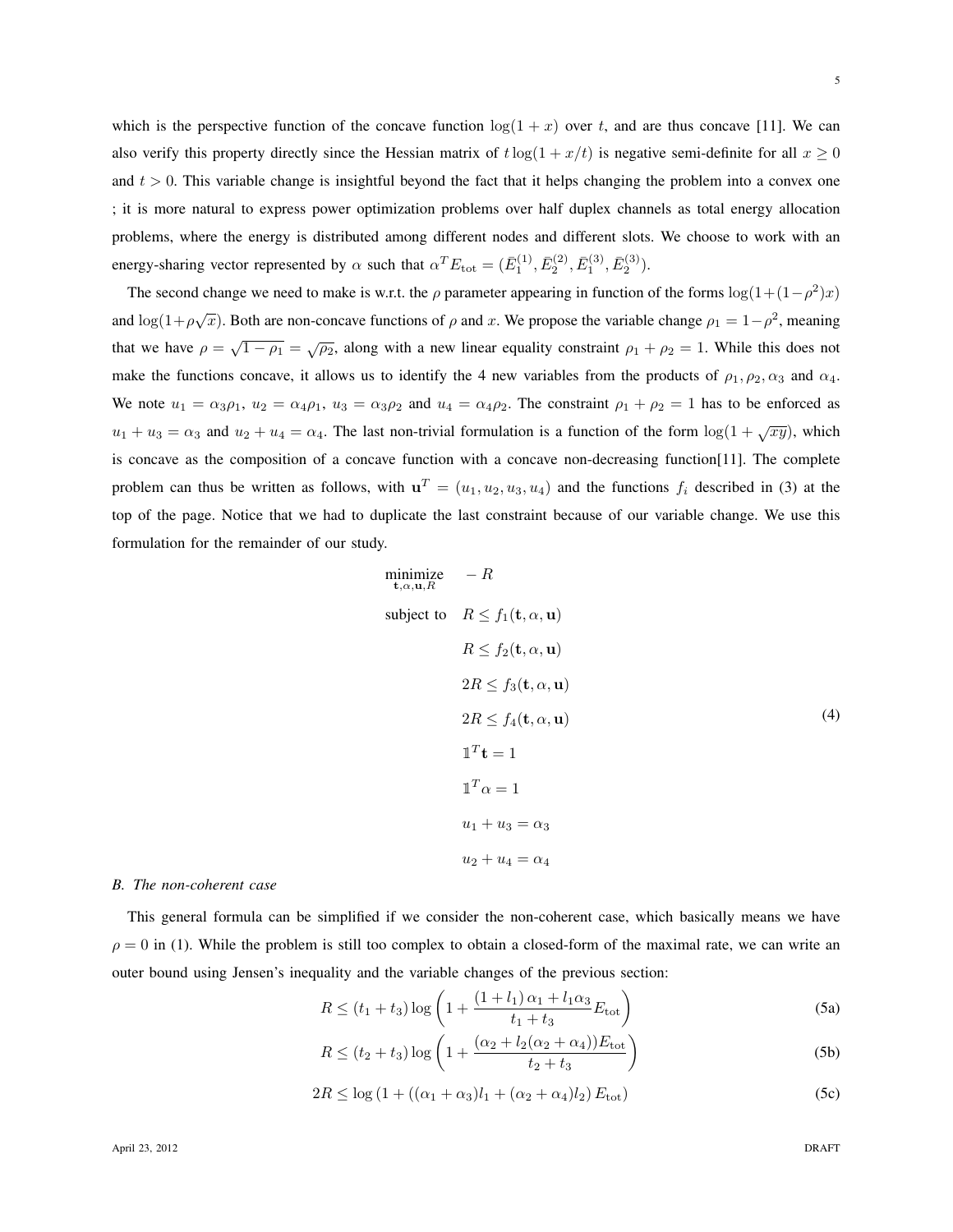6

Here, we can completely drop the time variables by noting that functions of the form  $t \log(1 + x/t)$  are increasing in t, and that any solution where  $t_3 < 1$  can thus not be better that one where  $t_3 = 1$ . In a similar fashion, we have that solutions where  $\alpha_3 > 0$  or  $\alpha_4 > 0$  can not be optimal either because it is easy to construct a better solution where  $\alpha_3 = \alpha_4 = 0$ :

$$
R \le \log\left(1 + (1 + l_1)\alpha_1 E_{\text{tot}}\right) \tag{6a}
$$

$$
R \le \log\left(1 + (1 + l_2)\alpha_2 E_{\text{tot}}\right) \tag{6b}
$$

$$
2R \le \log\left(1 + \alpha_1 l_1 E_{\text{tot}} + \alpha_2 l_2 E_{\text{tot}}\right) \tag{6c}
$$

From this point, we see that when considered in this optimization problem, the Jensen's outer bound reduces to the full-duplex CMAC, where nodes can send and receive at the same time, all the time. Solving for the maximum common rate under the constraint  $\alpha_1 + \alpha_2 = 1$  gives a problem that has a closed form solution, although the proof is too long to fit in this paper. We give the optimal value of the global power-sharing variable  $\alpha_1 = \alpha_J^*$ , where the J stands for Jensen: √

$$
\alpha_{J}^{*} = \begin{cases}\n1 - \frac{\sqrt{(2 + l_{1} + l_{2})^{2} + 4l_{1}(1 + l_{2})^{2} E_{\text{tot}} - (2 + l_{1} + l_{2})}}{2(1 + l_{2})^{2} E_{\text{tot}}} & \text{if } l_{1} > l_{2} \\
1/2 & \text{if } l_{1} = l_{2} \\
\frac{\sqrt{(2 + l_{1} + l_{2})^{2} + 4l_{2}(1 + l_{1})^{2} E_{\text{tot}} - (2 + l_{1} + l_{2})}}{2(1 + l_{1})^{2} E_{\text{tot}}}} & \text{if } l_{1} < l_{2}\n\end{cases}
$$
\n(7)

It is interesting to make a comparison with a classical multiple access scheme, with both nodes using the channel at the same time for their own transmission without trying to listen to the other node's information. The capacity of the multiple access scheme is known to be attainable through time-sharing between different superposition coding/successive cancellation decoding schemes [7]. The expression of the achievable region for this scheme is very close to the one in (6). Since there is no cooperation, we only have to replace the terms  $(1 + l_1)$  and  $(1 + l_2)$ with  $l_1$  and  $l_2$  respectively, because the nodes do not listen to each other. From this point, we see that when considered in this optimization problem, the Jensen's outer bound reduces to the full-duplex CMAC, where nodes can send and receive at the same time, all the time.the inter-source link. Using the same method as before, we can obtain the optimal power sharing parameter  $\alpha_N^*$  where the N stands for *non-cooperative*:

$$
\alpha_N^* = \begin{cases}\n1 - \frac{\sqrt{(l_1 + l_2)^2 + 4l_1 l_2^2 E_{\text{tot}}} - (l_1 + l_2)}{2l_2^2 E_{\text{tot}}} & \text{if } l_1 > l_2 \\
1/2 & \text{if } l_1 = l_2 \\
\frac{\sqrt{(l_1 + l_2)^2 + 4l_2 l_1^2 E_{\text{tot}}} - (l_1 + l_2)}{2l_1^2 E_{\text{tot}}} & \text{if } l_1 < l_2\n\end{cases} \tag{8}
$$

#### *C. Relay superposition*

We propose in this section to design a cooperation scheme by directly using results from achievable rates in relay channels. Consider the model from Fig.1. By separating phase 3 into 2 sub-phases, where each source node act as a relay for the other and do not send its own information. The general model transforms into a parallel relay channel model, with each node alternating in the role of source or relay node. While this scheme is probably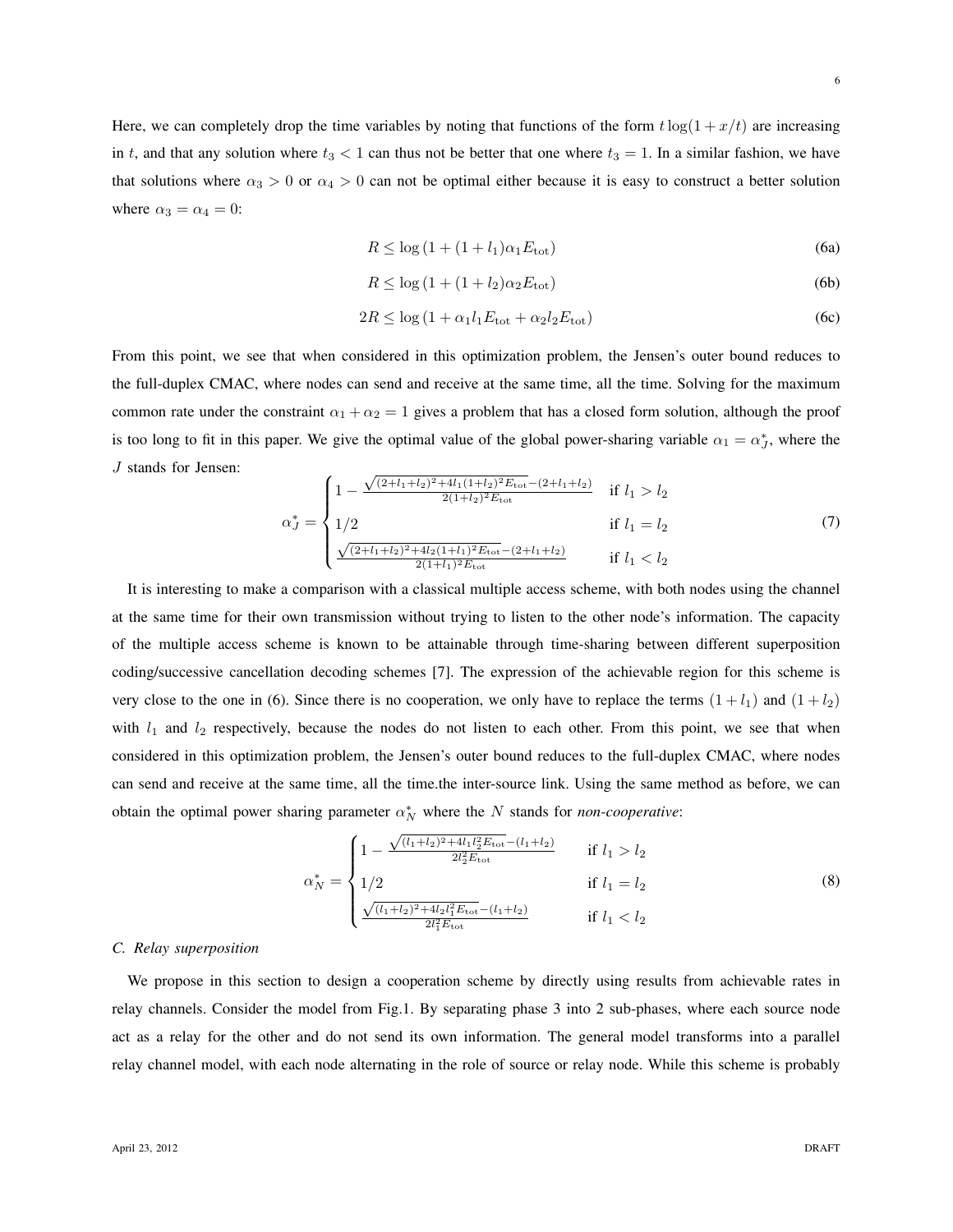7

suboptimal, it has the merit of being easy to implement since we can just take any existing cooperation protocol on relay channels and compute a time-sharing parameter.

The upper-bound on the performance of such an approach would be derived from the upper-bound on the capacity of the half-duplex relay channel, as given in [4], [2]. In the remainder of the paper, although we limit our analysis to this upper bound on the capacity, it would be possible to use the achievable rate of any scheme for the half-duplex relay channel, such as decode-and-forward or compress-and-forward [3], [8]. The simplest of all relay superposition schemes is the *separate relay optimization*, where we blindly use a time sharing value  $t_r$  to split the time between the phases where node 1 is the source and the ones where it is a relay. If  $t_r = 1$ , then the whole time is attributed to node 1 being the source, which means  $R_2 = 0$  and  $R_1 = R_1^*$ , the maximum rate node 1 may attain with the help of node 2. On the other hand, we have similarly  $R_1 = 0$  and  $R_2 = R_2^*$  when  $t_r = 0$ .

Solving  $t_r R_1^* = (1 - t_r)R_2^*$  gives us an interesting result for the common achievable rate. In that case, we can express R, the common rate, and  $t_r^{(c)}$  the time-sharing value that attains it as:

$$
t_r^{(c)} = \frac{R_2^*}{R_1^* + R_2^*} \qquad R = \frac{R_1^* R_2^*}{R_1^* + R_2^*} \tag{9}
$$

The common rate  $R$  is in fact half the harmonic mean of the maximum achievable rates of each source if the whole time is devoted to their transmission. This result has an intuitive explanation since the common rate is indeed an average of rates, obtained by inverting the sum of the inverse rate of each source. It is to be noted that this result is readily extended to higher dimensions, although constrained by the paper size this global result is relegated to a future contribution.

At this point, we infer that this scheme may in fact be suboptimal to the achievable rate with superposed relays. By trading transmission time for higher transmission power in the *global relay optimization* problem, a less constrained formulation could attain a higher common rate. From [4] we know that the upper-bound on the capacity of the relay channel is written as the minimum of two functions, with a time-sharing and an energy-sharing vectors as parameters. Since we consider a half-duplex model where both nodes may send information simultaneously, we have to consider in total, for each instance of relay channel in the network, 2 time-sharing variables and 3 energy-sharing variables – the source node may use a different energy value between the phase where it transmits alone and the cooperating phase. This means that this global problem would have 4 time variables and 6 energy variables, both separately summing to one. To finalize the problem, we note that we can express the common rate as the minimum of 4 functions, 2 for each superposed relay channel.

Once again, this problem is too complex to treat analytically, but we do gain valuable insights from it, as will be shown shortly. We compare this relay superposition scheme with a direct transmission scheme with time sharing, where nodes do not cooperate and use the channel one at a time. Although we do not provide analyses of coherent lower bounds on the CMAC, we do plot out the outer bound for the coherent case of our study. This bound is readily computed from (4) and can serve as a basis for comparison of the achievable rates for the non-coherent case. Coherent lower bounds are given in [8], [9], [10], and we plan to study them in future works.

Fig.2 presents the analysis of the schemes described in this paper. We can readily see that the separate optimization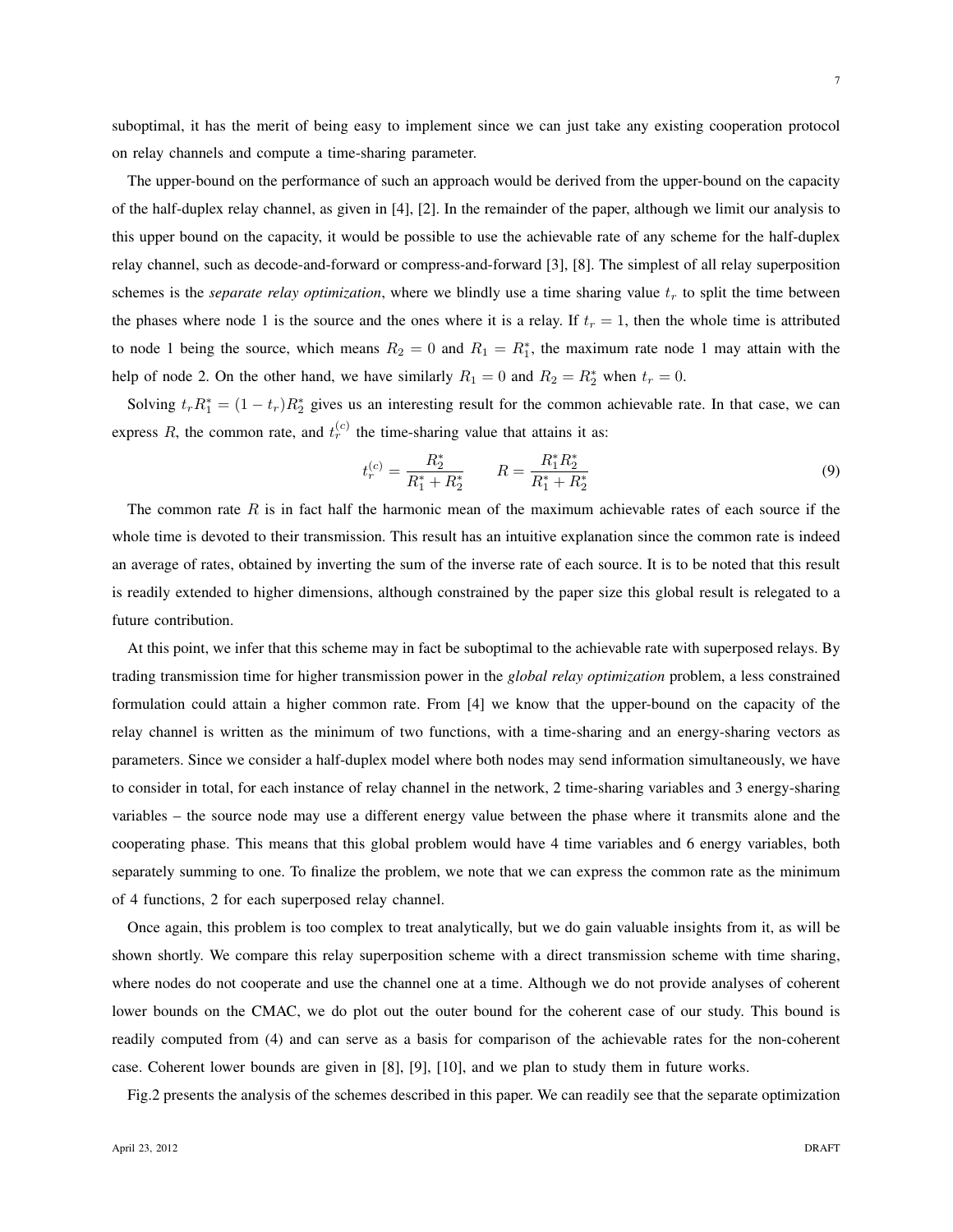performs as well as the global optimization problem for the superposed relays. This means that there is little point in treating the full problem, and that optimizing each superposed relay separately before applying the optimal time-sharing from (9) is sufficient. The problem is thus simpler to manage, since it is possible to show that the optimization of the time-sharing and power-sharing inside the relay channel can be solved using a fixed-point algorithm, as is done in [6] for decode-and-forward protocols. Furthermore, we see that in high-SNR scenarios, the concurrent approach is actually more efficient than the relay superposition, while being a lot less complicated to manage provided that the destination can perform successive cancellation decoding. The coherent upper-bound is also arguably quite close to the non-coherent one.

Fig.3 confirms the previous results. When using the same values for  $l_1$  and  $l_2$  as in Fig.2, the relay superposition



Fig. 2. Comparison of the Pareto front of achievable regions for the different schemes discussed in the paper, with  $l_1 = 1$  and  $l_2 = 0.2$ , meaning that one link is of poor quality.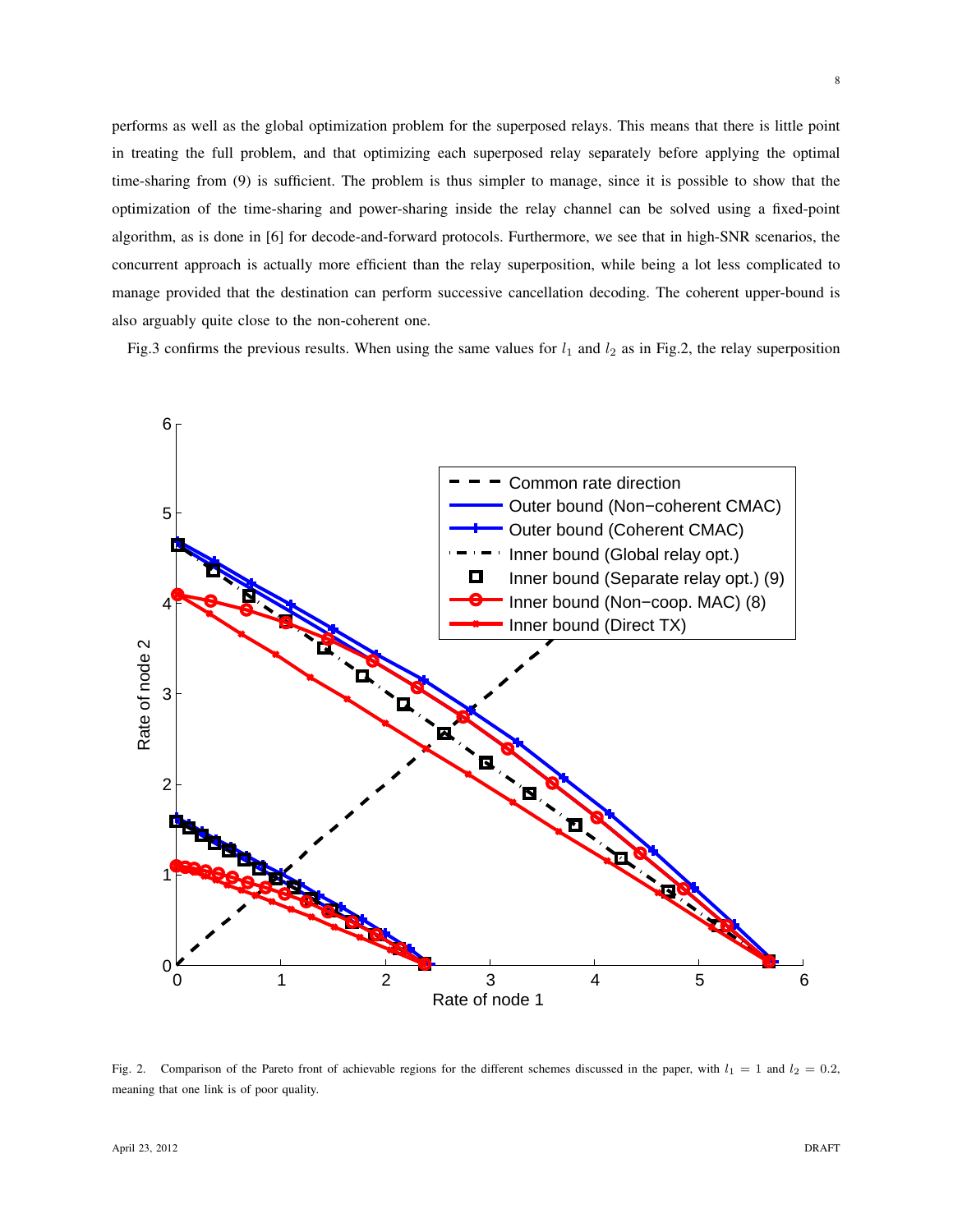protocol performs better at low SNR, virtually attaining the non-coherent upper bound in that region. It loses its lead at high SNR, where the non-cooperative concurrent access scheme meets it. We can also see on Fig.3 that if the intersource link is relatively equal or worse than the source-destination links, cooperation is actually counterproductive in the non-coherent case. It is expected that in the coherent case, lower-bounds and cooperation schemes that exploit the coherency would perform better and close the substantial gap with the coherent upper bound – with a price on the protocol's complexity.

#### IV. CONCLUSION

In this paper, we studied the half-duplex cooperative multiple access channel. We transformed the general formulation of the upper bound region into a convex problem, and proposed to study the maximum rate achievable by both nodes. We obtained both numerical and exact bounds on the capacity of this channel. We further proposed



Fig. 3. Example of the bounds on the achievable common rate with respect to the total available (normalized) energy.